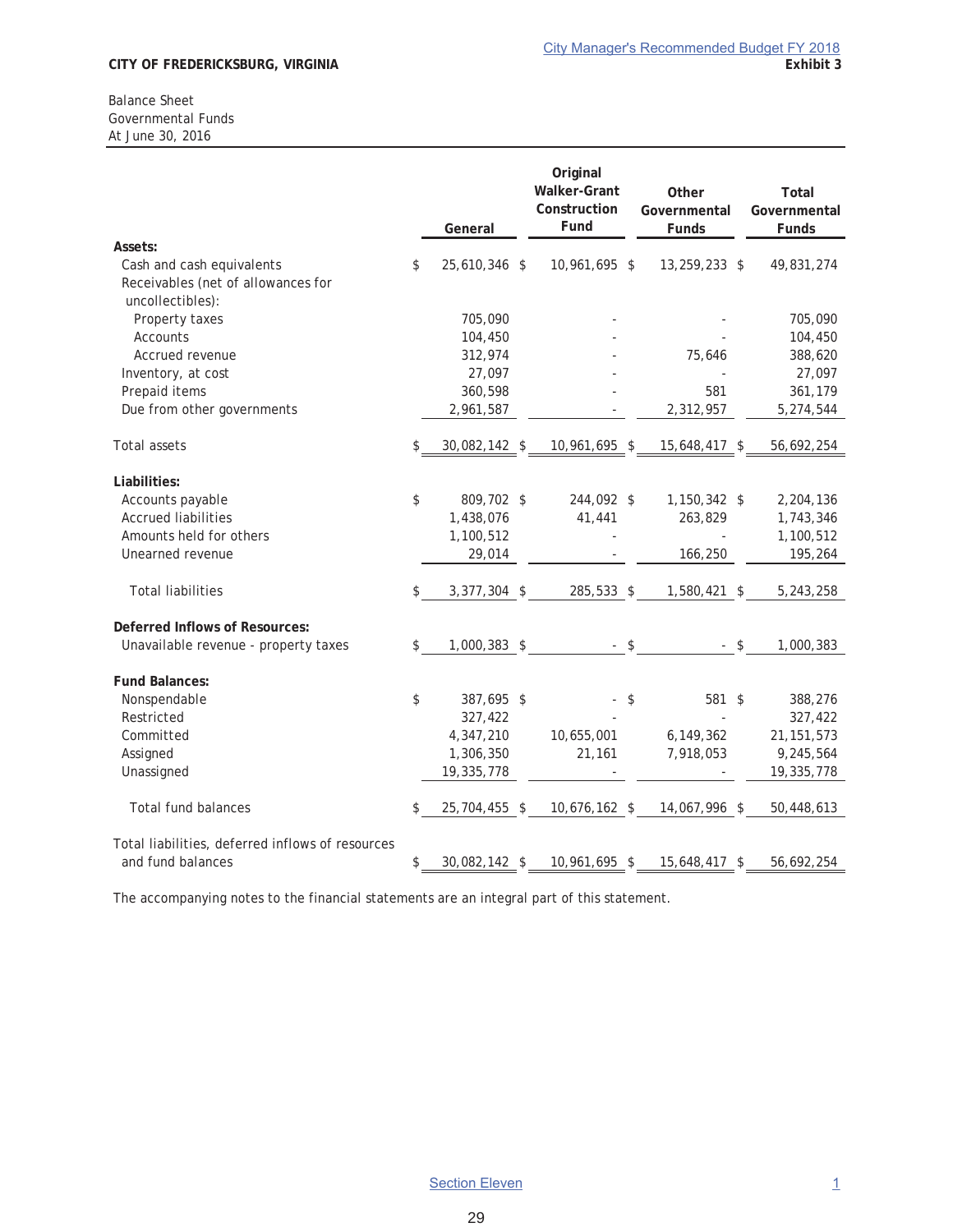

## **MEMORANDUM**

TO: Timothy Baroody, City Manager FROM: Mark Whitley, Assistant City Manager RE: Rappahannock Regional Jail Funding FY 2018 DATE: February 23, 2017

The City of Fredericksburg is anticipating that the required contribution for the Rappahannock Regional Jail for FY 2018 will increase substantially. The Finance Committee of the Jail Authority has been meeting to evaluate the overall budget for the Jail, and has worked to reduce the overall increase.

## *Increase to the City*

The City's FY 2018 budget for the Rappahannock Regional Jail is recommended to be \$4,325,325. This is an increase of \$471,419 over the current FY 2017 budget of \$3,853,904 – which represents an increase of 12.23%.

The jail payments by the City are sub-divided into three separate categories – operations expense, debt service, and transportation.

| Category          | FY 2017     | FY 2018     | % Increase |
|-------------------|-------------|-------------|------------|
| <b>Operations</b> | \$2,964,569 | \$3,087,512 | 4.15%      |
| Debt Service      | \$831,955   | \$1,175,917 | 41.34%     |
| Transportation    | \$57,380    | \$61,896    | 7.87%      |
| Total             | \$3,853,904 | \$4,325,325 | 12.23%     |

## *Overall Context*

The total budget for the Rappahannock Regional Jail in FY 2017 is \$36,553,820. The latest draft of the budget for FY 2018 is \$37,952,681.

For illustrative purposes, the local share of the budget for the Jail in FY 2016 was slightly less than half of the overall revenue received, at 44.6%. The Commonwealth contributed 44.24%, and other sources totaled 11.16%.

## *Negative Trends*

The City's contribution to the Jail will rise based on a combination of factors, some of which are specific to the City, while others relate more to the operation of the jail overall.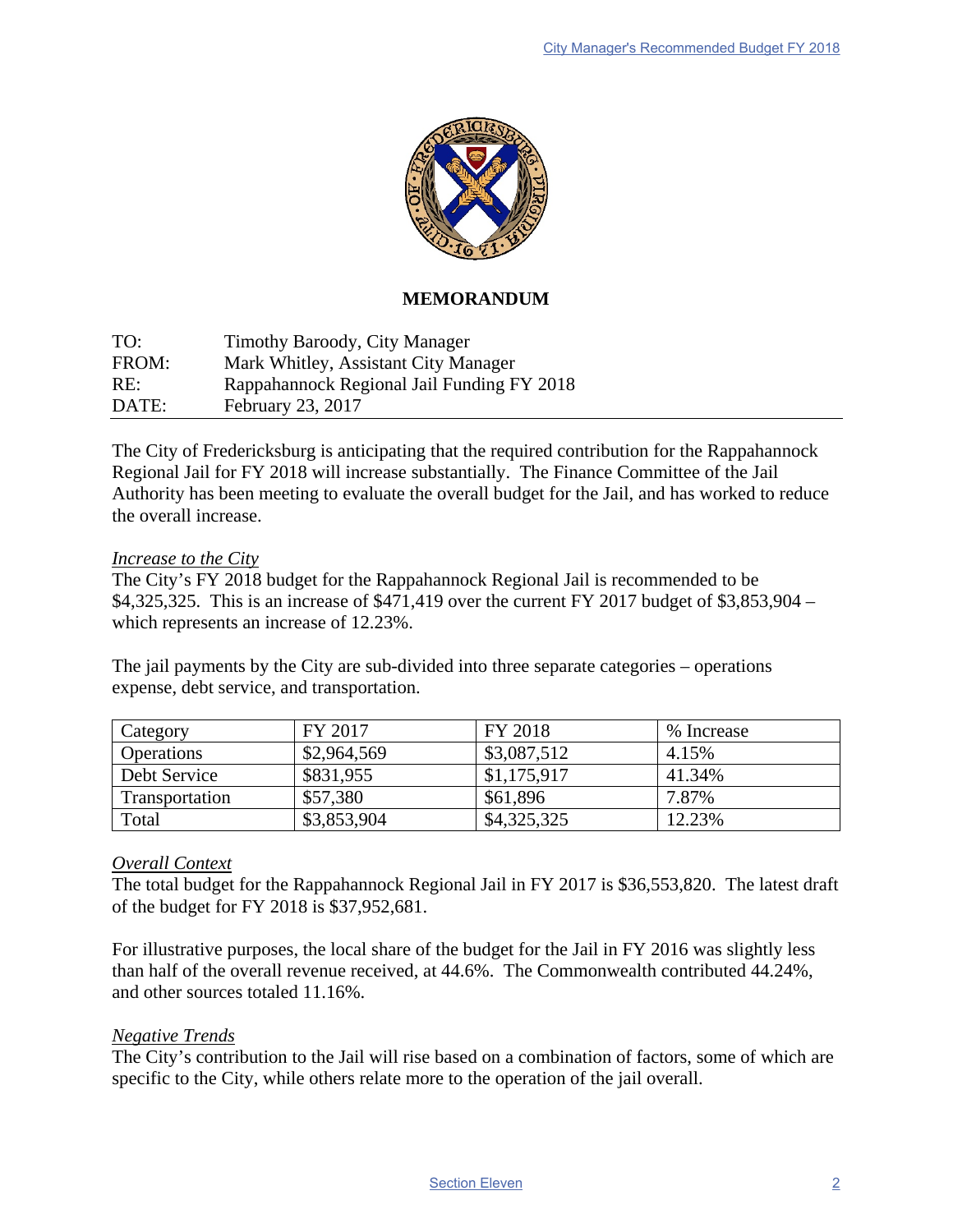1) Issuance of Debt – The Jail issued bonds in 2015 for needed security, lighting, roof, kitchen, and general building renovations to the facility. The increase in debt service for FY 2018 is \$820,897 more than the FY 2017 budget for all the local jurisdictions.

2) Increase in City-responsible inmates – The allocation of the debt service is based upon the relative local share of usage in the facility. The City's share of the inmate days of the facility has risen over the last several years, following a decline in the FY 2009 – FY 2011 period. The City's inmate days in FY 2016 constituted 22.88% of the total inmate days for the facility.



3) Decline in Fund Balance of Rappahannock Regional Jail – The fund balance of the jail has declined significantly over the last several years, as this graph shows.



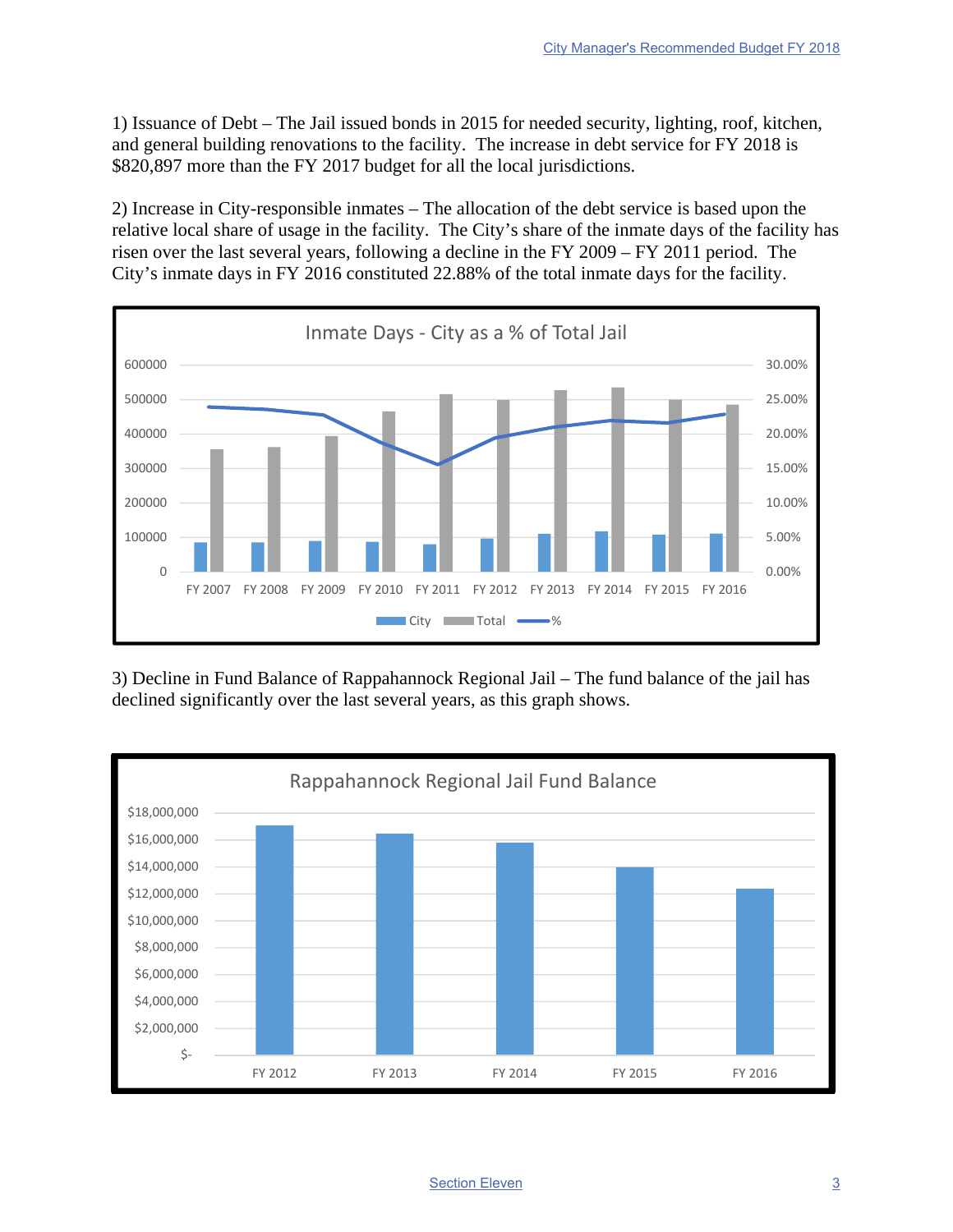Over the past several years, the Rappahannock Regional Jail had been drawing down reserves in order to offset capital costs and to offset large increases in operating costs to the member local governments. Much of the fund balance for the Rappahannock Regional Jail is either reserved for future capital projects or is part of an operating reserve required by bond covenants. The Unassigned Fund Balance at the close of FY 2016 was \$2,984,851 (of a total Fund Balance of \$12,387,406.)

The proposed budget for FY 2018 for the Rappahannock Regional Jail does not use Unassigned Fund Balance. There are uses of Fund Balance for the planned capital improvements in FY 2018 (\$681,080), plus an additional use of \$800,000 of bond proceeds for debt service. This is a very positive development for the Rappahannock Regional Jail, and puts it on a more sustainable path for future budget years.

## *Positive Developments*

1) Availability of Bond Proceeds in Excess of Project Costs –

During the budget review process, the jail staff identified that there were bond proceeds available that were in excess of the project costs. The Jail is able to use these proceeds for additional capital work, or to pay the debt service the bonds. The FY 2018 budget uses \$800,000 of excess proceeds to help pay the debt service payments, which substantially lowered the increase in the jail costs for all four jurisdictions.

2) Availability of State Funding for Part of the Capital Renovation Project

The state budget (as of this memorandum) includes a payment to the Rappahannock Regional Jail of \$1,095,862. The Finance Committee recommended that this amount be used by the Jail for future one-time capital needs at the facility. The payment was not included in the FY 2018 budget, but will help future budgets.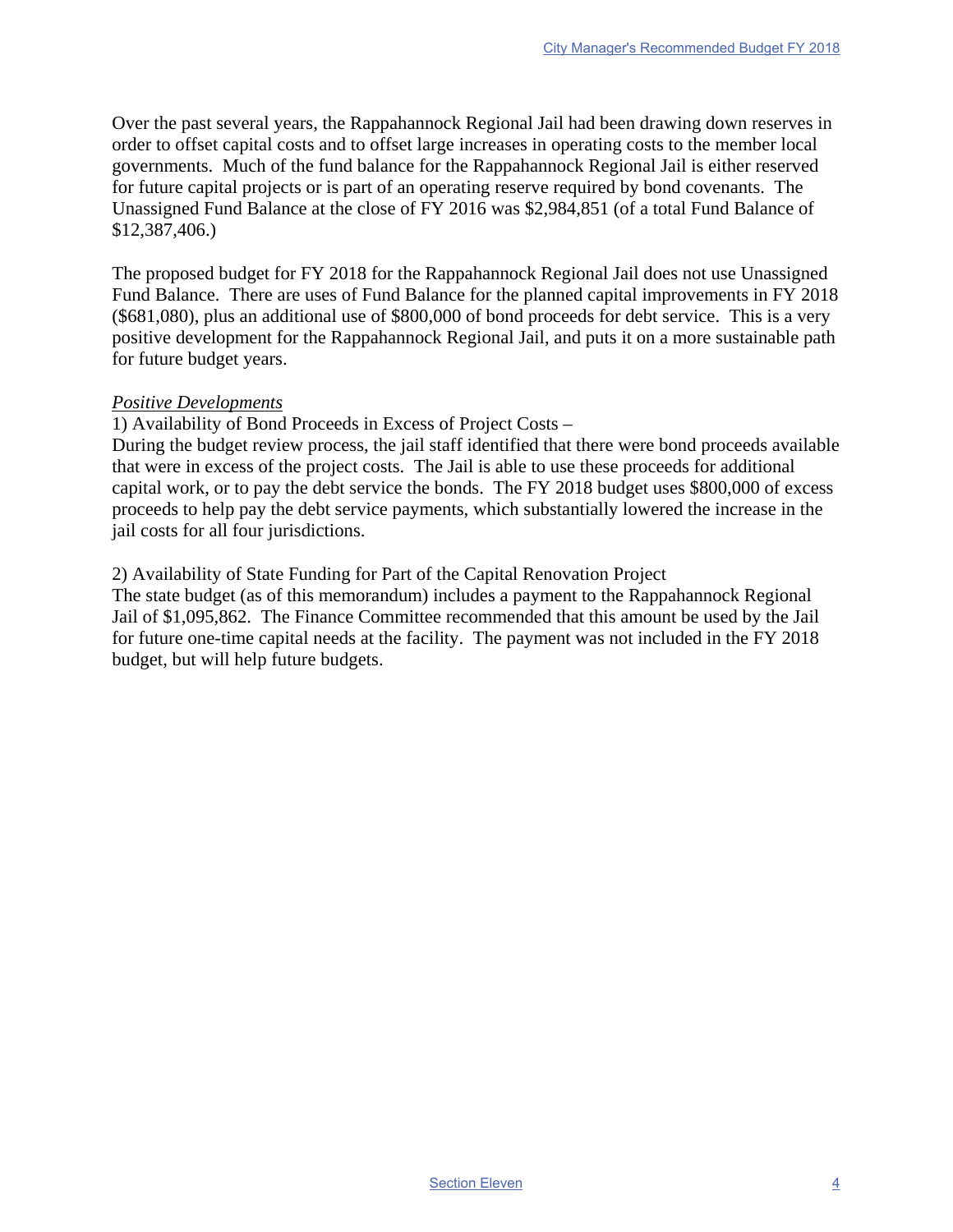## Stormwater Management Fund

Last year the City Council created a Special Revenue Fund for Stormwater activities - Fund 229, the Stormwater Management Fund.

The Fund in FY 2017 includes two full-time positions that are charged with regulatory and operational activities related to the City's Municipal Separate Storm Sewer System ("MS4") permit for discharge of stormwater. A portion of fees collected are passed-through to the Virginia Department of Environmental Quality, in accordance with state law. Development fees are received in the Fund to support these activities, and there is also a transfer of funds from the General Fund (\$125,510 in FY 2017).

There are two major recommendations for the Stormwater Management Fund in FY 2018: the assignment of \$395,000 of real estate taxes to the Fund, and the transfer of the cost of the Drainage Crew of the Public Works Department currently in the General Fund to the Stormwater Management Fund.

The City Manager's Recommended Budget for FY 2018 includes a recommendation to transfer additional activities from the General Fund to the Stormwater Fund. The City Public Works Department has a four-person crew that oversees the maintenance of culverts and catch basins throughout the city. These positions are recommended to be transferred from the General Fund to the Stormwater Management Fund, along with the operating costs associated with them. The result of this recommendation is to transfer \$301,723 in operating costs for FY 2018 from the General Fund to the Stormwater Management Fund. Day-to-day operations and reporting relationships within the Public Works Department would not change.

The purpose of the recommendation is to show the costs of maintenance activities for storm catch basins and culverts in the Stormwater Management Fund. Separate cost centers will be established within the Fund for these maintenance activities and the existing regulatory activities under the MS4 permit that are currently funded through the Stormwater Management Fund. Stormwater fees paid by the development community at the time of new development will remain dedicated for MS4 activities.

The total for the Stormwater Management Fund for FY 2018 is recommended to be \$575,530.

City staff did evaluate options for raising revenue for stormwater management activities. Many jurisdictions throughout the Commonwealth have implemented a stormwater utility fee to help fund these activities. (See attached.)

Stormwater Utility Fees are charged under Code of Virginia §15.2-2114. Such fees must be based upon an analysis that demonstrates the rational relationship between the amount charged and the services provided. Full waivers of charges would need to be provided to persons who operate stormwater management facilities that achieve a permanent reduction in stormwater flow or pollutant loadings.

Here is a description of the options and a breakdown of some of the "pros & cons" of each of the options considered.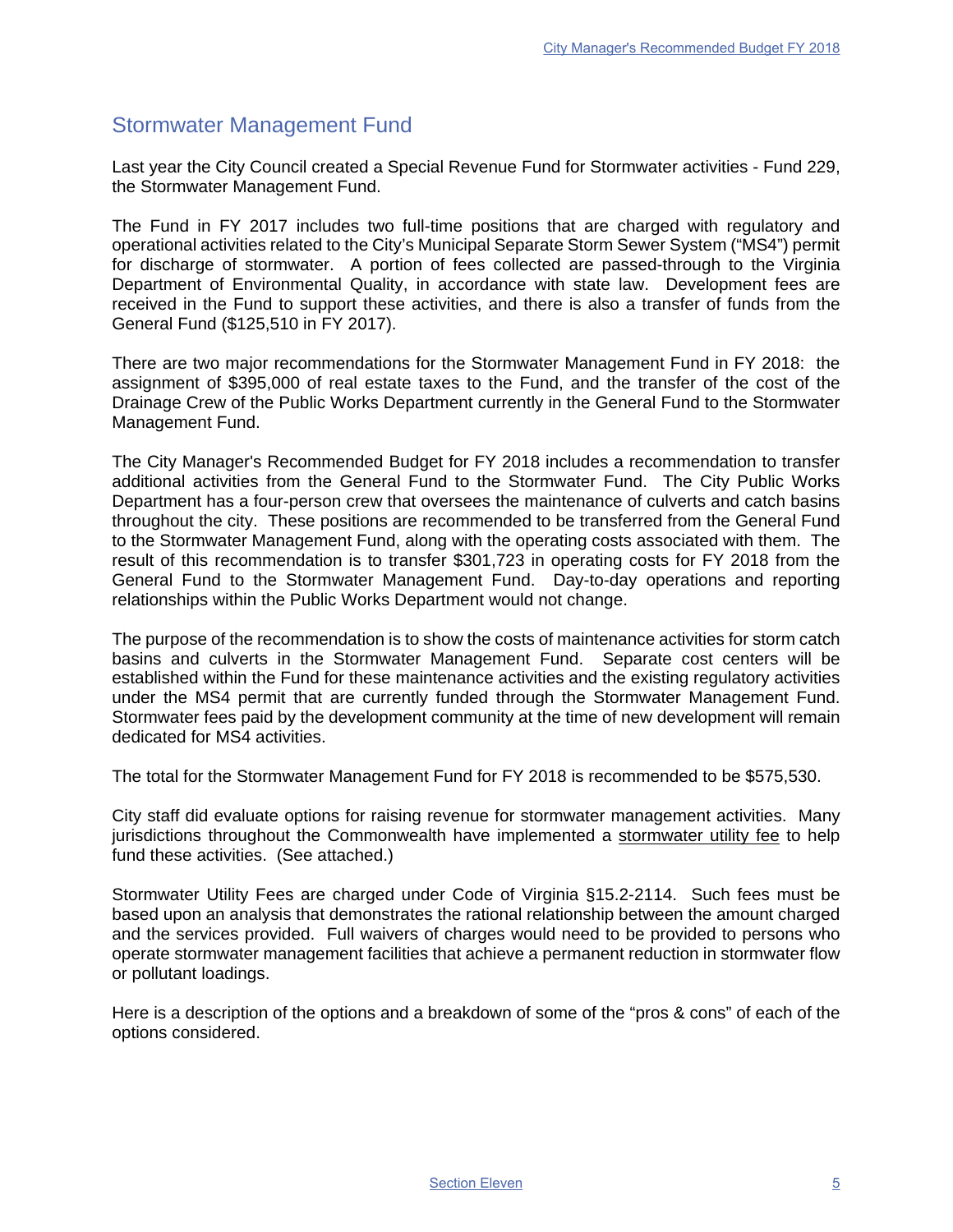Fee Based on Assessment of Impervious **Surface** 

- •Pros
- •Broader base than real estate tax
- •Ability to provide credits if property owner implements best management practices
- •If included with utility bills then bi-monthly payments
- •Cons
- •Complicated assessment process
- •Complicated administration in general

## Fee Based on a Per Parcel **Basis**

- •Pros
- •Easier to administer than Impervious Surface assessments
- •Broader base than real estate tax
- •Provide credits if property owner implements best management practices
- •Cons
- •More difficult to establish relationship between fee and stormwater demand than if based on assessment of impervious surfaces

**Assignment** of Real Estate Tax

#### •Pros

- •Provided under general taxing power of the locality
- •Easiest to administer include with real estate tax assessment
- •Currently allowed to deduct these expenses from federal income taxes if so desired by taxpayers

### •Cons

- •Bi-annual payments
- •Many exemptions to real estate taxes